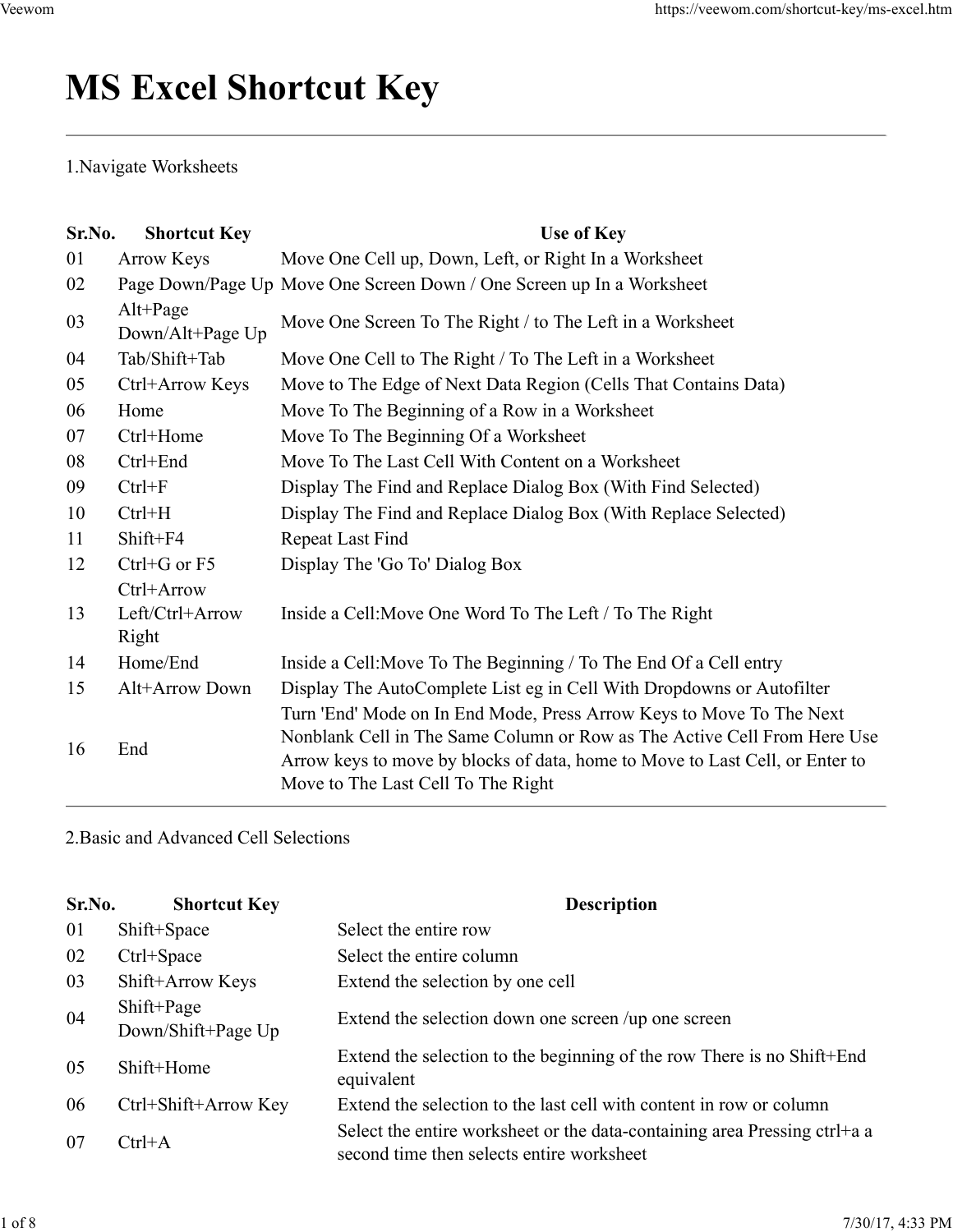| Veewom |                                      | https://veewom.com/shortcut-key/ms-excel.htm                                                |
|--------|--------------------------------------|---------------------------------------------------------------------------------------------|
|        |                                      |                                                                                             |
| Sr.No. | <b>Shortcut Key</b>                  | <b>Description</b>                                                                          |
| 08     | Ctrl+Shift+Home                      | Extend the selection to the first cell of the worksheet                                     |
| 09     | $F5+$ column or row<br>reference     | F5, then eg type d:g selects columns D-G, or 1:5 selects rows 1-5 etc                       |
| 10     | F <sub>2</sub>                       | Edit Cell                                                                                   |
| 11     | Shift+Home/End                       | Inside a cell: Select from the insertion point to the beginning / to the end<br>of the cell |
| 12     | Shift+Arrow Left/Arrow<br>Right      | Inside a cell: Select or unselect one character to the left / to the right                  |
| 13     | Ctrl+Shift+Arrow<br>Left/Arrow Right | Inside a cell: Select or unselect one word to the left / to the right                       |

| $10^{\circ}$ | r∠                                          | ngil Cell                                                                                                                                                           |  |
|--------------|---------------------------------------------|---------------------------------------------------------------------------------------------------------------------------------------------------------------------|--|
| 11           | Shift+Home/End                              | Inside a cell: Select from the insertion point to the beginning / to the end<br>of the cell                                                                         |  |
| 12           | Shift+Arrow Left/Arrow<br>Right             | Inside a cell: Select or unselect one character to the left / to the right                                                                                          |  |
| 13           | Ctrl+Shift+Arrow<br>Left/Arrow Right        | Inside a cell: Select or unselect one word to the left / to the right                                                                                               |  |
|              | 3. Navigate Inside Selected Text Blocks     |                                                                                                                                                                     |  |
| Sr.No.       | <b>Shortcut Key</b>                         | <b>Description</b>                                                                                                                                                  |  |
| 01           | Tab/Shift+Tab                               | Move active cell right / left in a selection                                                                                                                        |  |
| 02           | Shift+F8                                    | Lock Selection which allows to add another (adjacent or non-adjacent)<br>range of cells to the selection Use arrow keys and shift+arrow keys to<br>add to selection |  |
| 03           | F <sub>8</sub>                              | Turn on extension of selection with arrow keys without having to keep<br>pressing shift                                                                             |  |
| 04           | Enter/Shift+Enter                           | Move active cell down $\ell$ up in a selection                                                                                                                      |  |
| 05           | Shift+Backspace                             | Select only the active cell when multiple cells are selected                                                                                                        |  |
| 06           | Ctrl+Backspace                              | Show active cell within selection                                                                                                                                   |  |
| 07           | Ctrl+. (period)                             | Move clockwise to the next corner of the selection                                                                                                                  |  |
| 08           | Ctrl+Alt+Arrow<br>Right/Ctrl+Alt+Arrow Left | Move to the right / to the left between non-adjacent selections (with<br>multiple ranges selected)                                                                  |  |
| 09           | Esc                                         | <b>Cancel Selection</b>                                                                                                                                             |  |
|              | 4. Edit Complete Cells                      |                                                                                                                                                                     |  |
| Sr.No.       | <b>Shortcut Key</b>                         | <b>Description</b>                                                                                                                                                  |  |
| 01           | $Ctrl + D$                                  | Fill Down Select cells with value in first row Ctrl+D fills the value of that<br>first cell in selection to all cells in selection downwards                        |  |
| 02           | $Ctrl + R$                                  | Fill Right: Select cell with value in first cell Ctrl+E fills value of that first<br>cell in selection to all cells rightwards                                      |  |
| 03           | $Ctrl+$ -                                   | Delete Cell/Row/Column Menu                                                                                                                                         |  |
| 04           | Ctrl+- with row / column<br>selected        | Delete row / delete column                                                                                                                                          |  |
|              |                                             |                                                                                                                                                                     |  |

| Shift+Backspace<br>Select only the active cell when multiple cells are selected<br>Show active cell within selection<br>Ctrl+Backspace<br>Ctrl+. (period)<br>Move clockwise to the next corner of the selection<br>Ctrl+Alt+Arrow<br>Move to the right / to the left between non-adjacent selections (with<br>Right/Ctrl+Alt+Arrow Left<br>multiple ranges selected)<br><b>Cancel Selection</b><br>Esc<br><b>Shortcut Key</b><br><b>Description</b><br>Fill Down Select cells with value in first row Ctrl+D fills the value of that<br>$Ctrl + D$<br>first cell in selection to all cells in selection downwards<br>Fill Right: Select cell with value in first cell Ctrl+E fills value of that first<br>$Ctrl + R$<br>cell in selection to all cells rightwards<br>Delete Cell/Row/Column Menu<br>$Ctrl + -$<br>Ctrl+- with row / column<br>Delete row / delete column<br>selected<br>$Ctrl + Shift++$<br>Insert Cell/Row/Column Menu<br>Ctrl+Shift++ with row /<br>Insert row/ insert column<br>column selected<br>Shift+F2<br>Insert / Edit a cell comment | 04 | Enter/Shift+Enter | Move active cell down $\ell$ up in a selection |
|----------------------------------------------------------------------------------------------------------------------------------------------------------------------------------------------------------------------------------------------------------------------------------------------------------------------------------------------------------------------------------------------------------------------------------------------------------------------------------------------------------------------------------------------------------------------------------------------------------------------------------------------------------------------------------------------------------------------------------------------------------------------------------------------------------------------------------------------------------------------------------------------------------------------------------------------------------------------------------------------------------------------------------------------------------------|----|-------------------|------------------------------------------------|
| 06<br>07<br>08<br>09<br>4. Edit Complete Cells<br>Sr.No.<br>01<br>02<br>03<br>04<br>05<br>06<br>07                                                                                                                                                                                                                                                                                                                                                                                                                                                                                                                                                                                                                                                                                                                                                                                                                                                                                                                                                             | 05 |                   |                                                |
|                                                                                                                                                                                                                                                                                                                                                                                                                                                                                                                                                                                                                                                                                                                                                                                                                                                                                                                                                                                                                                                                |    |                   |                                                |
|                                                                                                                                                                                                                                                                                                                                                                                                                                                                                                                                                                                                                                                                                                                                                                                                                                                                                                                                                                                                                                                                |    |                   |                                                |
|                                                                                                                                                                                                                                                                                                                                                                                                                                                                                                                                                                                                                                                                                                                                                                                                                                                                                                                                                                                                                                                                |    |                   |                                                |
|                                                                                                                                                                                                                                                                                                                                                                                                                                                                                                                                                                                                                                                                                                                                                                                                                                                                                                                                                                                                                                                                |    |                   |                                                |
|                                                                                                                                                                                                                                                                                                                                                                                                                                                                                                                                                                                                                                                                                                                                                                                                                                                                                                                                                                                                                                                                |    |                   |                                                |
|                                                                                                                                                                                                                                                                                                                                                                                                                                                                                                                                                                                                                                                                                                                                                                                                                                                                                                                                                                                                                                                                |    |                   |                                                |
|                                                                                                                                                                                                                                                                                                                                                                                                                                                                                                                                                                                                                                                                                                                                                                                                                                                                                                                                                                                                                                                                |    |                   |                                                |
|                                                                                                                                                                                                                                                                                                                                                                                                                                                                                                                                                                                                                                                                                                                                                                                                                                                                                                                                                                                                                                                                |    |                   |                                                |
|                                                                                                                                                                                                                                                                                                                                                                                                                                                                                                                                                                                                                                                                                                                                                                                                                                                                                                                                                                                                                                                                |    |                   |                                                |
|                                                                                                                                                                                                                                                                                                                                                                                                                                                                                                                                                                                                                                                                                                                                                                                                                                                                                                                                                                                                                                                                |    |                   |                                                |
|                                                                                                                                                                                                                                                                                                                                                                                                                                                                                                                                                                                                                                                                                                                                                                                                                                                                                                                                                                                                                                                                |    |                   |                                                |
|                                                                                                                                                                                                                                                                                                                                                                                                                                                                                                                                                                                                                                                                                                                                                                                                                                                                                                                                                                                                                                                                |    |                   |                                                |
|                                                                                                                                                                                                                                                                                                                                                                                                                                                                                                                                                                                                                                                                                                                                                                                                                                                                                                                                                                                                                                                                |    |                   | 7/30/17, 4:33 PM                               |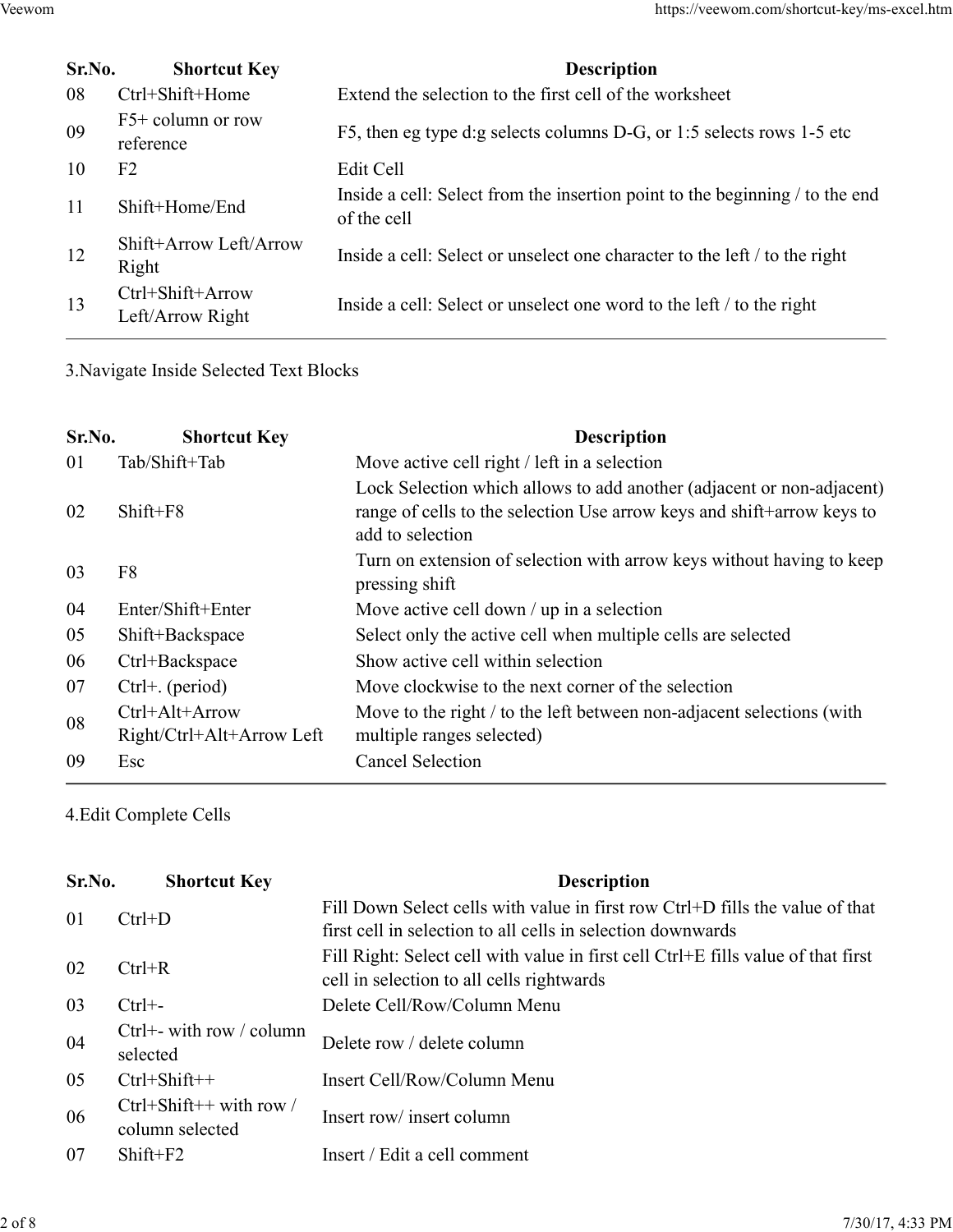| Veewom |        |                            |                     | https://veewom.com/shortcut-key/ms-excel.htm                                                                                                |
|--------|--------|----------------------------|---------------------|---------------------------------------------------------------------------------------------------------------------------------------------|
|        |        |                            |                     |                                                                                                                                             |
|        | Sr.No. |                            | <b>Shortcut Key</b> | <b>Description</b>                                                                                                                          |
|        | 08     | Shift+ $F10$ , then M      |                     | Delete comment                                                                                                                              |
|        | 09     | $Ctrl+K$                   |                     | Insert a HyperlinK (for complete cell only)                                                                                                 |
|        | 10     | $Ctrl + 9$                 |                     | Hide the selected rows                                                                                                                      |
|        | 11     | Ctrl+Shift+9               |                     | Unhide any hidden rows within the selection                                                                                                 |
|        | 12     | $Ctrl+0$ (zero)            |                     | Hide the selected columns Since Excel 2010, there is no more shortcut to<br>unhide columns                                                  |
|        | 13     | Ctrl+' (Accent Grave)      |                     | Alternate between displaying cell values and displaying cell formulas This<br>is Accent Grave on top left of keyboard, not a quotation mark |
|        |        | 5. Edit Content of Cells   |                     |                                                                                                                                             |
|        |        | <b>Sr.No. Shortcut Key</b> |                     | <b>Description</b>                                                                                                                          |
|        | 01     | F2                         |                     | Edit the active cell with cursor at end of the line                                                                                         |
|        |        | Alt+Enter                  |                     | Start a new line in the same cell                                                                                                           |
|        | 02     |                            |                     | Complete a cell entry and move down in the selection With multiple cells selected: fill<br>cell range with current cell                     |
|        | 03     | Enter                      |                     |                                                                                                                                             |
|        | 04     | Shift+Enter                |                     | Complete a cell entry and move up in the selection                                                                                          |
|        | 05     |                            |                     | Tab/Shift+Tab Complete a cell entry and move to the right / to the left in the selection                                                    |
|        | 06     | Esc                        | Cancel a cell entry |                                                                                                                                             |

| 09 | $Ctrl+K$                   |                     | Insert a HyperlinK (for complete cell only)                                                                                                 |  |  |  |
|----|----------------------------|---------------------|---------------------------------------------------------------------------------------------------------------------------------------------|--|--|--|
| 10 | $Ctrl + 9$                 |                     | Hide the selected rows                                                                                                                      |  |  |  |
| 11 | Ctrl+Shift+9               |                     | Unhide any hidden rows within the selection                                                                                                 |  |  |  |
| 12 | $Ctrl+0$ (zero)            |                     | Hide the selected columns Since Excel 2010, there is no more shortcut to<br>unhide columns                                                  |  |  |  |
| 13 | Ctrl+' (Accent Grave)      |                     | Alternate between displaying cell values and displaying cell formulas This<br>is Accent Grave on top left of keyboard, not a quotation mark |  |  |  |
|    | 5. Edit Content of Cells   |                     |                                                                                                                                             |  |  |  |
|    | <b>Sr.No. Shortcut Key</b> |                     | <b>Description</b>                                                                                                                          |  |  |  |
| 01 | F <sub>2</sub>             |                     | Edit the active cell with cursor at end of the line                                                                                         |  |  |  |
| 02 | Alt+Enter                  |                     | Start a new line in the same cell                                                                                                           |  |  |  |
| 03 | Enter                      |                     | Complete a cell entry and move down in the selection With multiple cells selected: fill<br>cell range with current cell                     |  |  |  |
| 04 | Shift+Enter                |                     | Complete a cell entry and move up in the selection                                                                                          |  |  |  |
| 05 |                            |                     | Tab/Shift+Tab Complete a cell entry and move to the right / to the left in the selection                                                    |  |  |  |
| 06 | Esc                        | Cancel a cell entry |                                                                                                                                             |  |  |  |
| 07 | Backspace                  |                     | Delete the character to the left of the insertion point, or delete the selection                                                            |  |  |  |
| 08 | Delete                     |                     | Delete the character to the right of the insertion point, or delete the selection                                                           |  |  |  |
| 09 | Ctrl+Delete                |                     | Delete text to the end of the line                                                                                                          |  |  |  |
| 10 | $Ctrl+;$                   | Insert current date |                                                                                                                                             |  |  |  |
| 11 | $Ctrl + Shift +$ :         | Insert current time |                                                                                                                                             |  |  |  |
| 12 | $Ctrl+$ '                  |                     | Duplicate value from Cell above into current Cell                                                                                           |  |  |  |
|    | 6. Excel Basics            |                     |                                                                                                                                             |  |  |  |
|    | <b>Sr.No. Shortcut Key</b> |                     | <b>Description</b>                                                                                                                          |  |  |  |
| 01 | $Shift+F10$                |                     | Display the shortcut menu for the selected command (simulates right mouse button)                                                           |  |  |  |
| 02 | $Ctrl + Z$                 |                     | Undo last action (multiple levels)                                                                                                          |  |  |  |
| 03 | $Ctrl+Y$                   |                     | Redo last action (multiple levels)                                                                                                          |  |  |  |
| 04 | $Ctrl+C$                   |                     | Copy contents of selected cells                                                                                                             |  |  |  |
| 05 | $Ctrl+X$                   |                     | Cut contents of selected cells                                                                                                              |  |  |  |
| 06 | $Ctrl+V$                   |                     | Paste content from clipboard into selected cell                                                                                             |  |  |  |
| 07 | $C$ trl+ $\Delta$ 1t+ $V$  |                     | If data exists in clinboard: Display the Paste Special dialog box                                                                           |  |  |  |

| 06     | Esc                        | Cancel a cell entry                                                               |
|--------|----------------------------|-----------------------------------------------------------------------------------|
| 07     | Backspace                  | Delete the character to the left of the insertion point, or delete the selection  |
| 08     | Delete                     | Delete the character to the right of the insertion point, or delete the selection |
| 09     | Ctrl+Delete                | Delete text to the end of the line                                                |
| 10     | $Ctrl+;$                   | Insert current date                                                               |
| 11     | $Ctrl + Shift +$ :         | Insert current time                                                               |
| 12     | $Ctrl+$ '                  | Duplicate value from Cell above into current Cell                                 |
|        | 6. Excel Basics            |                                                                                   |
|        | <b>Sr.No. Shortcut Key</b> | <b>Description</b>                                                                |
| 01     | Shift+F10                  | Display the shortcut menu for the selected command (simulates right mouse button) |
| 02     | $Ctrl+Z$                   | Undo last action (multiple levels)                                                |
| 03     | $Ctrl+Y$                   | Redo last action (multiple levels)                                                |
| 04     | $Ctrl+C$                   | Copy contents of selected cells                                                   |
| 05     | $Ctrl+X$                   | Cut contents of selected cells                                                    |
| 06     | $Ctrl+V$                   | Paste content from clipboard into selected cell                                   |
| 07     | $Ctrl+Alt+v$               | If data exists in clipboard: Display the Paste Special dialog box                 |
|        | 7. Format Cells            |                                                                                   |
| Sr.No. | <b>Shortcut</b>            | <b>Description</b>                                                                |
|        |                            | 7/30/17, 4:33 PM                                                                  |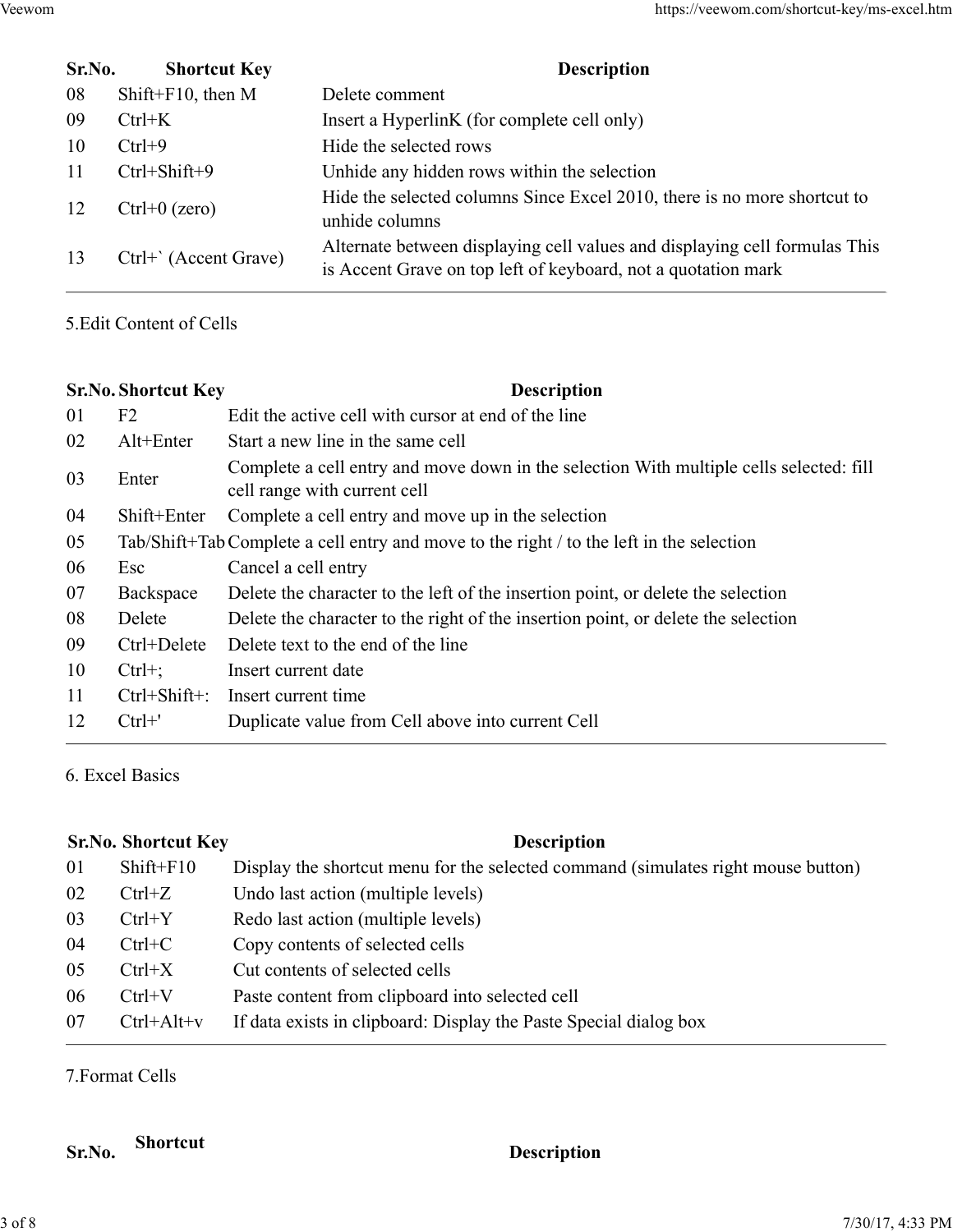|    |                                                                      | https://veewom.com/shortcut-key/ms-excel.htm                                                                                                              |
|----|----------------------------------------------------------------------|-----------------------------------------------------------------------------------------------------------------------------------------------------------|
|    | <b>Key</b>                                                           |                                                                                                                                                           |
| 01 | $Ctrl+1$                                                             | Open Format Cells dialog with last selection active                                                                                                       |
| 02 |                                                                      | Open Format Cells dialog with Font Tab active                                                                                                             |
| 03 | $Ctrl + B$                                                           | Apply or remove bold formatting                                                                                                                           |
|    |                                                                      | Apply or remove italic formatting                                                                                                                         |
|    |                                                                      | Apply or remove an underline                                                                                                                              |
|    |                                                                      | Apply or remove strikethrough formatting<br>Apply the General number format                                                                               |
| 08 | Ctrl+Shift+1                                                         | Apply the Number format with two decimal places, thousands separator, and minus sign<br>(-) for negative values                                           |
|    |                                                                      | Ctrl+Shift+2 Apply the Time format with the hour and minute, and indicate AM or PM                                                                        |
|    |                                                                      | Ctrl+Shift+3 Apply the Date format with the day, month, and year                                                                                          |
| 11 |                                                                      | Ctrl+Shift+4 Apply the Currency format with two decimal places                                                                                            |
| 12 |                                                                      | Ctrl+Shift+5 Apply the Percentage format with no decimal places                                                                                           |
| 13 |                                                                      | Ctrl+Shift+6 Apply the Scientific number format with two decimal places                                                                                   |
| 14 | F <sub>4</sub>                                                       | Repeat last formatting action: Apply previously applied Cell Formatting to a different<br>Cell                                                            |
| 15 | Alt+H, AL                                                            | Align Left                                                                                                                                                |
| 16 | $Alt+H, AR$                                                          | Align Right                                                                                                                                               |
| 17 | $Alt+H-AC$                                                           | Align Cight                                                                                                                                               |
| 18 | $Alt+H, AT$                                                          | Align Top                                                                                                                                                 |
| 19 | $Alt+H$ , AM                                                         | Align Middle                                                                                                                                              |
|    |                                                                      | Align Bottom                                                                                                                                              |
|    |                                                                      | Wrap or unwrap text (Home - Wrap Text)                                                                                                                    |
|    |                                                                      | Highlight Cell (change cell backgroudn color)                                                                                                             |
|    |                                                                      | Font Color<br>Font Size                                                                                                                                   |
|    |                                                                      | Alt+H, MM Merge Cells - Merge                                                                                                                             |
| 25 | $Alt+H$ , MU                                                         | Merge Cells - Unmerge                                                                                                                                     |
|    | Alt+H, MC                                                            | Merge Cells - Merge and Center                                                                                                                            |
| 26 |                                                                      | Alt+H, MA Merge Cells - Merge Across                                                                                                                      |
|    | 04<br>05<br>06<br>07<br>09<br>10<br>20<br>21<br>21<br>22<br>23<br>24 | $Ctrl + Shift + F$<br>$Ctrl+I$<br>$Ctrl+U$<br>$Ctrl + 5$<br>$Ctrl + Shift + \sim$<br>$Alt+H-AB$<br>$Alt+H, W$<br>$Alt+H, H$<br>$Alt+H, FC$<br>$Alt+H, FS$ |

|    | $\angle 1$ | АКТП, П                         | Highlight Cell (change cell backgrough color) |                  |
|----|------------|---------------------------------|-----------------------------------------------|------------------|
|    | 22         | Alt+H, FC<br>Font Color         |                                               |                  |
|    | 23         | $Alt+H, FS$<br>Font Size        |                                               |                  |
|    | 24         | Alt+H, MM Merge Cells - Merge   |                                               |                  |
|    | 25         | Alt+H, MU                       | Merge Cells - Unmerge                         |                  |
|    | 26         | Alt+H, MC                       | Merge Cells - Merge and Center                |                  |
|    | 27         | Alt+H, MA                       | Merge Cells - Merge Across                    |                  |
|    |            | 8. Apply Basic Borders to Cells |                                               |                  |
|    | Sr.No.     | <b>Shortcut Key</b>             | <b>Description</b>                            |                  |
| 01 |            | $Ctrl + Shift + 7$              | Apply outline border from cell or selection   |                  |
|    | 02         | $Ctrl + Shift+$                 | Remove outline borders from cell or selection |                  |
|    | 03         | $Alt+HB, O$                     | <b>Bottom Border</b>                          |                  |
|    | 04         | $Alt+HB, P$                     | Top Border                                    |                  |
|    | 05         | $Alt+HB, R$                     | <b>Right Border</b>                           |                  |
|    | 06         | $Alt+HB, L$                     | Left Border                                   |                  |
|    | 07         | $Alt+HB, A$                     | All Borders                                   |                  |
|    | $08\,$     | $Alt+HB, A$                     | <b>Outside Borders</b>                        |                  |
|    |            |                                 |                                               |                  |
|    |            |                                 |                                               | 7/30/17, 4:33 PM |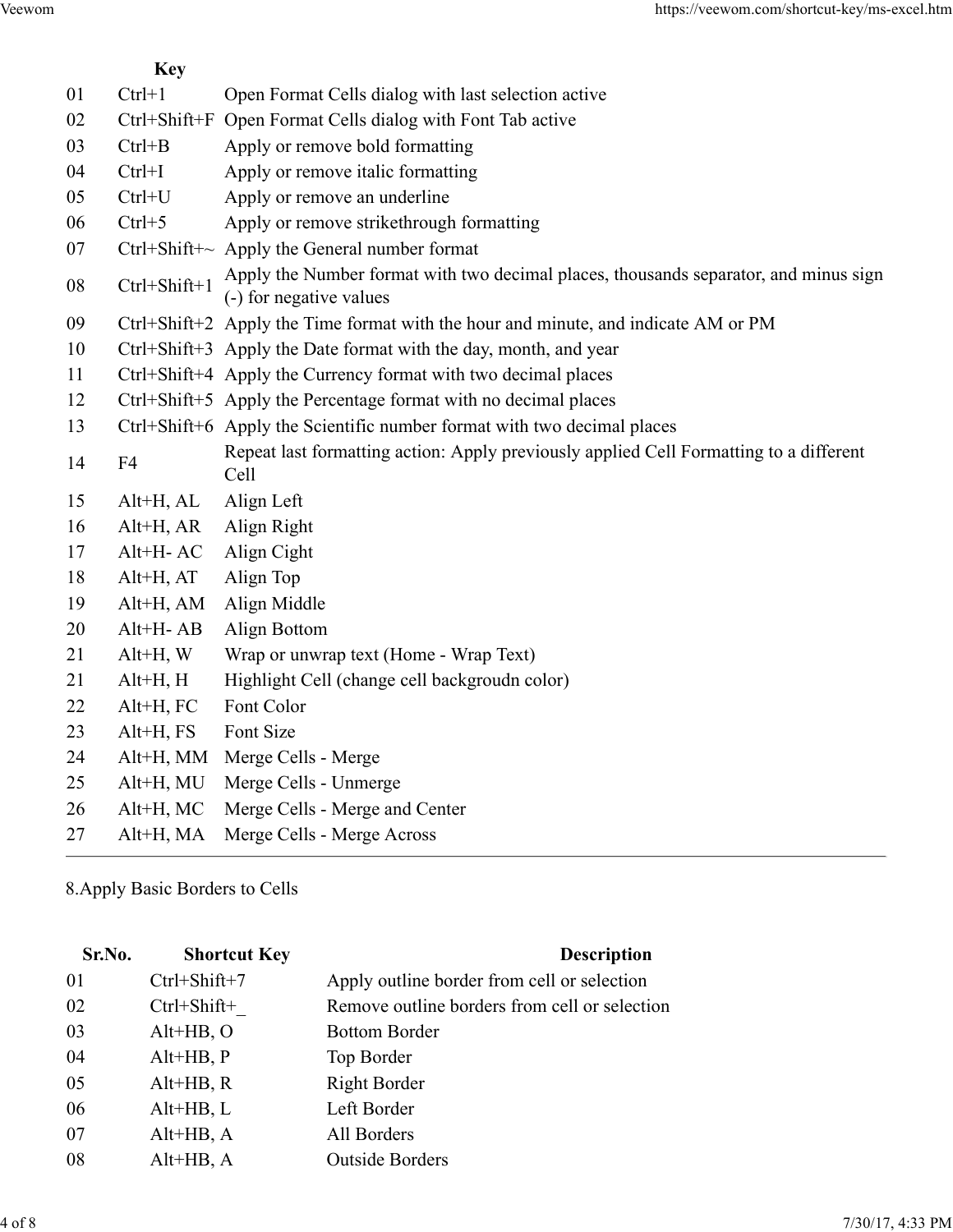|        |                     |             | https://veewom.com/shortcut-key/ms-excel.htm |
|--------|---------------------|-------------|----------------------------------------------|
| Veewom |                     |             |                                              |
| Sr.No. | <b>Shortcut Key</b> | Description |                                              |

## 9.Formulas

| Sr.No.      |                                    |                                                   | https://veewom.com/shortcut-key/ms-excel.htm                                                                                                                                           |  |  |
|-------------|------------------------------------|---------------------------------------------------|----------------------------------------------------------------------------------------------------------------------------------------------------------------------------------------|--|--|
|             |                                    |                                                   |                                                                                                                                                                                        |  |  |
|             |                                    |                                                   |                                                                                                                                                                                        |  |  |
| 09          | <b>Shortcut Key</b><br>$Alt+HB, N$ |                                                   | <b>Description</b><br>No Border                                                                                                                                                        |  |  |
| 9. Formulas |                                    |                                                   |                                                                                                                                                                                        |  |  |
|             |                                    |                                                   |                                                                                                                                                                                        |  |  |
|             | Sr.No. Shortcut Key                |                                                   | <b>Description</b>                                                                                                                                                                     |  |  |
| 01          | $=$                                | Start a formula                                   |                                                                                                                                                                                        |  |  |
| 02          | $Alt +=$                           |                                                   | Insert the AutoSum formula                                                                                                                                                             |  |  |
| 03          | $Shift+F3$                         |                                                   | Display the Insert Function dialog box                                                                                                                                                 |  |  |
| 04          | $Ctrl+A$                           |                                                   | Display Formula Window after typing formula name                                                                                                                                       |  |  |
| 05          | Ctrl+Shift+A                       |                                                   | Insert Arguments in formula after typing formula name                                                                                                                                  |  |  |
| 06          | Shift+F3                           | Insert a function into a formula                  |                                                                                                                                                                                        |  |  |
| 07          |                                    |                                                   | Ctrl+Shift+Enter Enter a formula as an array formula                                                                                                                                   |  |  |
| 08          | F4                                 | $\Rightarrow$ \$E4 $\Rightarrow$ returning to E4. | After typing cell reference (eg $=$ E4) makes reference absolute ( $=$ \$E\$4). Repeat if you<br>want to toogle from absolute reference to parcial or complete removal (\$E\$4 -> E\$4 |  |  |
|             | 10. Manage Multipe Worksheets      |                                                   |                                                                                                                                                                                        |  |  |
| Sr.No.      |                                    | <b>Shortcut Key</b>                               | <b>Description</b>                                                                                                                                                                     |  |  |
| 01          | Ctrl+Page Down/Page Up             |                                                   | Move to the next / previous worksheet in current workbook                                                                                                                              |  |  |
| 02          | Shift+F11/Alt+Shift+F1             |                                                   | Insert a new worksheet in current workbook                                                                                                                                             |  |  |
| 03          |                                    |                                                   | Ctrl+Shift+Page Up / Page Down Select the current and previous sheet / and next sheet in a workbook                                                                                    |  |  |
| 04          | Alt+O then $H R$                   |                                                   | Rename current worksheet (format, sheet, rename)                                                                                                                                       |  |  |
| 05          | $Alt+E$ then $L$                   |                                                   | Delete current worksheet (Edit, delete)                                                                                                                                                |  |  |
| 06          | $Alt+E$ then $M$                   |                                                   | Move current worksheet (Edit, move)                                                                                                                                                    |  |  |

| 04     | $Ctrl+A$                      |                                                   | Display Formula Window after typing formula name                                                                                                                                |
|--------|-------------------------------|---------------------------------------------------|---------------------------------------------------------------------------------------------------------------------------------------------------------------------------------|
| 05     | Ctrl+Shift+A                  |                                                   | Insert Arguments in formula after typing formula name                                                                                                                           |
| 06     | Shift+F3                      |                                                   | Insert a function into a formula                                                                                                                                                |
| 07     |                               |                                                   | Ctrl+Shift+Enter Enter a formula as an array formula                                                                                                                            |
| 08     | F <sub>4</sub>                | $\Rightarrow$ \$E4 $\Rightarrow$ returning to E4. | After typing cell reference (eg =E4) makes reference absolute (=\$E\$4). Repeat if you<br>want to toogle from absolute reference to parcial or complete removal (\$E\$4 -> E\$4 |
|        | 10. Manage Multipe Worksheets |                                                   |                                                                                                                                                                                 |
| Sr.No. |                               | <b>Shortcut Key</b>                               | <b>Description</b>                                                                                                                                                              |
| 01     | Ctrl+Page Down/Page Up        |                                                   | Move to the next / previous worksheet in current workbook                                                                                                                       |
| 02     | Shift+F11/Alt+Shift+F1        |                                                   | Insert a new worksheet in current workbook                                                                                                                                      |
| 03     |                               |                                                   | Ctrl+Shift+Page Up / Page Down Select the current and previous sheet / and next sheet in a workbook                                                                             |
| 04     | Alt+O then $H R$              |                                                   | Rename current worksheet (format, sheet, rename)                                                                                                                                |
| 05     | $Alt+E$ then $L$              |                                                   | Delete current worksheet (Edit, delete)                                                                                                                                         |
| 06     | Alt+E then M                  |                                                   | Move current worksheet (Edit, move)                                                                                                                                             |
|        | 11. Manage Multiple Workbooks |                                                   |                                                                                                                                                                                 |
| Sr.No. | <b>Shortcut Key</b>           |                                                   | <b>Description</b>                                                                                                                                                              |
| 01     | F6/Shift+F6                   |                                                   | Move to the next pane / previous pane in a workbook that has been split                                                                                                         |
| 02     | $Ctrl + F4$                   |                                                   | Close the selected workbook window                                                                                                                                              |
| 03     | $Ctrl+N$                      |                                                   | Create a new blank workbook (Excel File)                                                                                                                                        |
| 04     | Ctrl+Tab/Ctrl+Shift+Tab       |                                                   |                                                                                                                                                                                 |
| 05     | Alt+Space                     |                                                   | Display the Control menu for Main Excel window                                                                                                                                  |
|        |                               |                                                   | Minimize current workhook window to an icon Also restores (un-                                                                                                                  |

| Sr.No. | <b>Shortcut Key</b>           | Description                                                                                         |
|--------|-------------------------------|-----------------------------------------------------------------------------------------------------|
| 01     | Ctrl+Page Down/Page Up        | Move to the next / previous worksheet in current workbook                                           |
| 02     | Shift+F11/Alt+Shift+F1        | Insert a new worksheet in current workbook                                                          |
| 03     |                               | Ctrl+Shift+Page Up / Page Down Select the current and previous sheet / and next sheet in a workbook |
| 04     | Alt+O then $H R$              | Rename current worksheet (format, sheet, rename)                                                    |
| 05     | $Alt+E$ then $L$              | Delete current worksheet (Edit, delete)                                                             |
| 06     | $Alt+E$ then $M$              | Move current worksheet (Edit, move)                                                                 |
|        | 11. Manage Multiple Workbooks |                                                                                                     |
| Sr.No. | <b>Shortcut Key</b>           | <b>Description</b>                                                                                  |
| 01     | F6/Shift+F6                   | Move to the next pane / previous pane in a workbook that has been split                             |
| 02     | $Ctrl + F4$                   | Close the selected workbook window                                                                  |
| 03     | $Ctrl+N$                      | Create a new blank workbook (Excel File)                                                            |
| 04     | Ctrl+Tab/Ctrl+Shift+Tab       |                                                                                                     |
| 05     | Alt+Space                     | Display the Control menu for Main Excel window                                                      |
| 06     | $Ctrl + F9$                   | Minimize current workbook window to an icon Also restores ('un-<br>maximizes') all workbook windows |
| 07     | $Ctrl + F10$                  | Maximize or restores the selected workbook window                                                   |
| 08     | $Ctrl + F7$                   | Move Workbook Windows which are not maximized                                                       |
| 09     | $Ctrl + F8$                   | Perform size command for workbook windows which are not maximzed                                    |
|        | $Alt+F4$                      | Close Excel                                                                                         |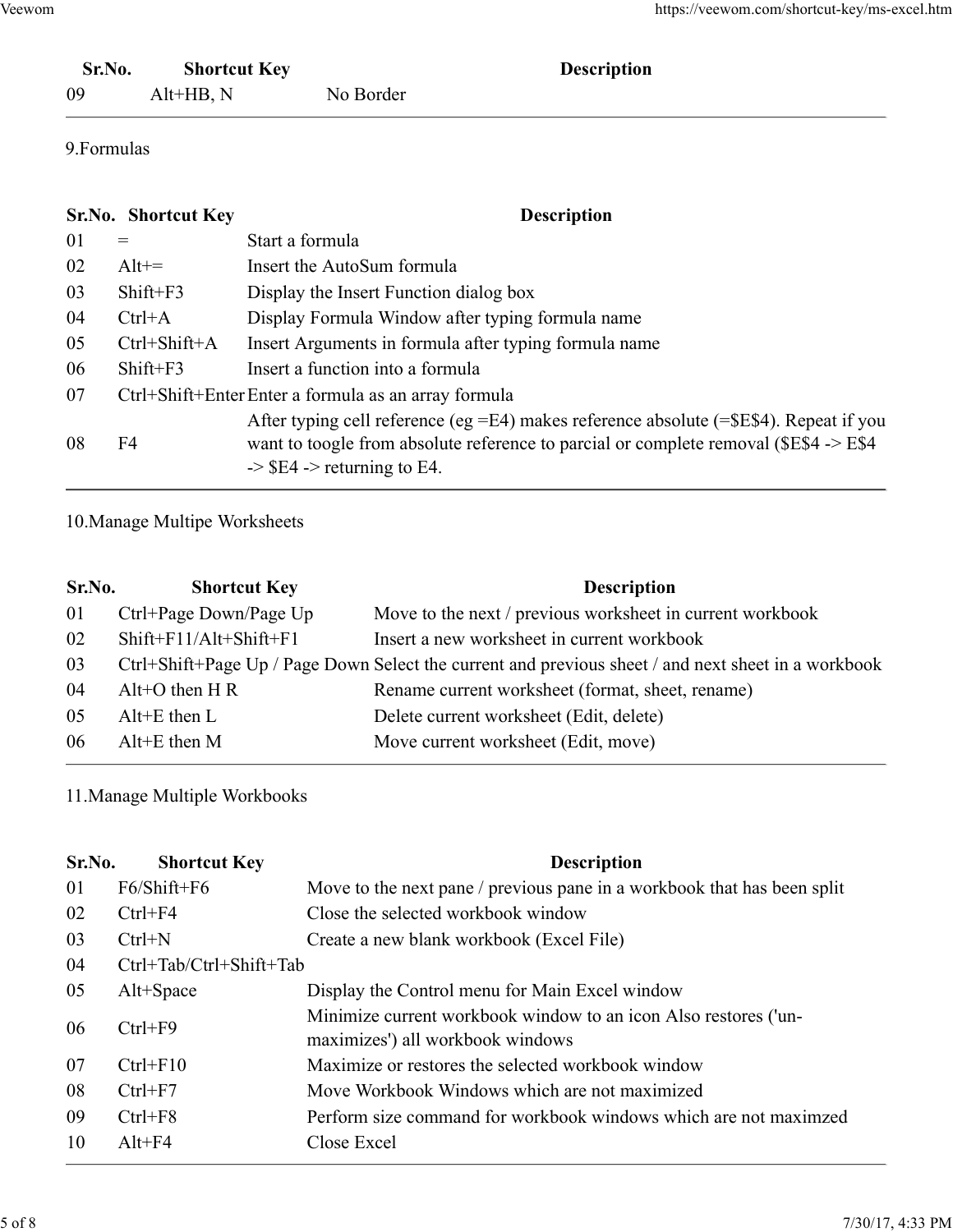## 12.Various Excel Features

|        |                               | https://veewom.com/shortcut-key/ms-excel.htm                                                               |
|--------|-------------------------------|------------------------------------------------------------------------------------------------------------|
|        |                               |                                                                                                            |
|        | 12. Various Excel Features    |                                                                                                            |
|        |                               |                                                                                                            |
| Sr.No. | <b>Shortcut Key</b>           | <b>Description</b>                                                                                         |
| 01     | $Ctrl + O$                    | Open File                                                                                                  |
| 02     | $Ctrl + S$                    | Save the active file with its current file name, location, and file format                                 |
| 03     | F12                           | Display the Save As dialog box                                                                             |
| 04     | $F10$ (or alt)                | Turn key tips on or off                                                                                    |
| 05     | $Ctrl + P$                    | Print File (Opens print menu)                                                                              |
| 06     | F <sub>1</sub>                | Display the Excel Help task pane                                                                           |
| 07     | F7                            | Display the Spelling dialog box                                                                            |
| 08     | $Shift+F7$                    | Display the Thesaurus dialog box                                                                           |
| 09     | $Alt+F8$                      | Display the Macro dialog box                                                                               |
| 10     | $Alt + F11$                   | Open the Visual Basic Editor to create Macros                                                              |
|        | 13. Ribbon Shortcuts          |                                                                                                            |
| Sr.No. | <b>Shortcut</b><br><b>Key</b> | <b>Description</b>                                                                                         |
| 01     | $Ctrl + F1$                   | Minimize or restore the Ribbons                                                                            |
| 02     | Space/Enter                   | Activate the selected command or control in the Ribbon, Open the selected menu or<br>gallery in the Ribbon |
| 03     | Enter                         | Finish modifying a value in a control in the Ribbon, and move focus back to the<br>document                |
|        |                               | Get help on the selected command or control in the Ribbon (If no Help topic is                             |

| 05     | $Ctrl + P$                    |                                 | Print File (Opens print menu)                                                                                                                                          |
|--------|-------------------------------|---------------------------------|------------------------------------------------------------------------------------------------------------------------------------------------------------------------|
| 06     | F1                            |                                 | Display the Excel Help task pane                                                                                                                                       |
| 07     | F7                            |                                 | Display the Spelling dialog box                                                                                                                                        |
| 08     | Shift+F7                      |                                 | Display the Thesaurus dialog box                                                                                                                                       |
| 09     | $Alt + F8$                    |                                 | Display the Macro dialog box                                                                                                                                           |
| 10     | $Alt + F11$                   |                                 | Open the Visual Basic Editor to create Macros                                                                                                                          |
|        | 13. Ribbon Shortcuts          |                                 |                                                                                                                                                                        |
| Sr.No. | <b>Shortcut</b><br><b>Key</b> |                                 | <b>Description</b>                                                                                                                                                     |
| 01     | $Ctrl + F1$                   | Minimize or restore the Ribbons |                                                                                                                                                                        |
| 02     | Space/Enter                   | gallery in the Ribbon           | Activate the selected command or control in the Ribbon, Open the selected menu or                                                                                      |
| 03     | Enter                         | document                        | Finish modifying a value in a control in the Ribbon, and move focus back to the                                                                                        |
| 04     | F1                            | shown instead)                  | Get help on the selected command or control in the Ribbon (If no Help topic is<br>associated with the selected command, the Help table of contents for that program is |
|        | 14. Pivot Tables              |                                 |                                                                                                                                                                        |
| Sr.No. |                               | <b>Shortcut Key</b>             | <b>Description</b>                                                                                                                                                     |
| 01     | <b>Arrow Keys</b>             |                                 | Navigate inside Pivot tables                                                                                                                                           |
| 02     | Home/End                      |                                 | Select the first / last visible item in the list                                                                                                                       |
| 03     | $Alt+C$                       |                                 | Move the selected field into the Column area                                                                                                                           |
| 04     | $Alt+D$                       |                                 | Move the selected field into the Data area                                                                                                                             |
| 05     | $Alt+L$                       |                                 | Display the PivotTable Field dialog box                                                                                                                                |
| 06     | $Alt+P$                       |                                 | Move the selected field into the Page area                                                                                                                             |
| 07     | $Alt+R$                       |                                 | Move the selected field into the Row area                                                                                                                              |
| 08     | $C$ trl+Shift+*               |                                 | Select the entire PivotTable report                                                                                                                                    |

| Finish modifying a value in a control in the Ribbon, and move focus back to the<br>Enter<br>document<br>Get help on the selected command or control in the Ribbon (If no Help topic is<br>F1<br>associated with the selected command, the Help table of contents for that program is<br>shown instead)<br>14. Pivot Tables<br>Sr.No.<br><b>Shortcut Key</b><br><b>Description</b><br><b>Arrow Keys</b><br>Navigate inside Pivot tables<br>Select the first / last visible item in the list<br>Home/End<br>02<br>Move the selected field into the Column area<br>$Alt+C$<br>03<br>Move the selected field into the Data area<br>04<br>$Alt+D$<br>$Alt+L$<br>05<br>Display the PivotTable Field dialog box<br>$Alt+P$<br>Move the selected field into the Page area<br>$Alt+R$<br>Move the selected field into the Row area<br>Ctrl+Shift+*<br>Select the entire PivotTable report<br>Display the selected item<br>09<br>Enter<br>Select or clear a check box in the list<br>10<br>Space<br>Ctrl+Tab/ Ctrl+Shift+Tab<br>Select the PivotTable toolbar<br>11<br>7/30/17, 4:33 PM | 02 | Space/Enter | gallery in the Ribbon | Activate the selected command or control in the Ribbon, Open the selected menu or |  |
|-------------------------------------------------------------------------------------------------------------------------------------------------------------------------------------------------------------------------------------------------------------------------------------------------------------------------------------------------------------------------------------------------------------------------------------------------------------------------------------------------------------------------------------------------------------------------------------------------------------------------------------------------------------------------------------------------------------------------------------------------------------------------------------------------------------------------------------------------------------------------------------------------------------------------------------------------------------------------------------------------------------------------------------------------------------------------------|----|-------------|-----------------------|-----------------------------------------------------------------------------------|--|
|                                                                                                                                                                                                                                                                                                                                                                                                                                                                                                                                                                                                                                                                                                                                                                                                                                                                                                                                                                                                                                                                               | 03 |             |                       |                                                                                   |  |
|                                                                                                                                                                                                                                                                                                                                                                                                                                                                                                                                                                                                                                                                                                                                                                                                                                                                                                                                                                                                                                                                               | 04 |             |                       |                                                                                   |  |
|                                                                                                                                                                                                                                                                                                                                                                                                                                                                                                                                                                                                                                                                                                                                                                                                                                                                                                                                                                                                                                                                               |    |             |                       |                                                                                   |  |
|                                                                                                                                                                                                                                                                                                                                                                                                                                                                                                                                                                                                                                                                                                                                                                                                                                                                                                                                                                                                                                                                               |    |             |                       |                                                                                   |  |
|                                                                                                                                                                                                                                                                                                                                                                                                                                                                                                                                                                                                                                                                                                                                                                                                                                                                                                                                                                                                                                                                               | 01 |             |                       |                                                                                   |  |
|                                                                                                                                                                                                                                                                                                                                                                                                                                                                                                                                                                                                                                                                                                                                                                                                                                                                                                                                                                                                                                                                               |    |             |                       |                                                                                   |  |
|                                                                                                                                                                                                                                                                                                                                                                                                                                                                                                                                                                                                                                                                                                                                                                                                                                                                                                                                                                                                                                                                               |    |             |                       |                                                                                   |  |
|                                                                                                                                                                                                                                                                                                                                                                                                                                                                                                                                                                                                                                                                                                                                                                                                                                                                                                                                                                                                                                                                               |    |             |                       |                                                                                   |  |
|                                                                                                                                                                                                                                                                                                                                                                                                                                                                                                                                                                                                                                                                                                                                                                                                                                                                                                                                                                                                                                                                               |    |             |                       |                                                                                   |  |
|                                                                                                                                                                                                                                                                                                                                                                                                                                                                                                                                                                                                                                                                                                                                                                                                                                                                                                                                                                                                                                                                               | 06 |             |                       |                                                                                   |  |
|                                                                                                                                                                                                                                                                                                                                                                                                                                                                                                                                                                                                                                                                                                                                                                                                                                                                                                                                                                                                                                                                               | 07 |             |                       |                                                                                   |  |
|                                                                                                                                                                                                                                                                                                                                                                                                                                                                                                                                                                                                                                                                                                                                                                                                                                                                                                                                                                                                                                                                               | 08 |             |                       |                                                                                   |  |
|                                                                                                                                                                                                                                                                                                                                                                                                                                                                                                                                                                                                                                                                                                                                                                                                                                                                                                                                                                                                                                                                               |    |             |                       |                                                                                   |  |
|                                                                                                                                                                                                                                                                                                                                                                                                                                                                                                                                                                                                                                                                                                                                                                                                                                                                                                                                                                                                                                                                               |    |             |                       |                                                                                   |  |
|                                                                                                                                                                                                                                                                                                                                                                                                                                                                                                                                                                                                                                                                                                                                                                                                                                                                                                                                                                                                                                                                               |    |             |                       |                                                                                   |  |
|                                                                                                                                                                                                                                                                                                                                                                                                                                                                                                                                                                                                                                                                                                                                                                                                                                                                                                                                                                                                                                                                               |    |             |                       |                                                                                   |  |
|                                                                                                                                                                                                                                                                                                                                                                                                                                                                                                                                                                                                                                                                                                                                                                                                                                                                                                                                                                                                                                                                               |    |             |                       |                                                                                   |  |
|                                                                                                                                                                                                                                                                                                                                                                                                                                                                                                                                                                                                                                                                                                                                                                                                                                                                                                                                                                                                                                                                               |    |             |                       |                                                                                   |  |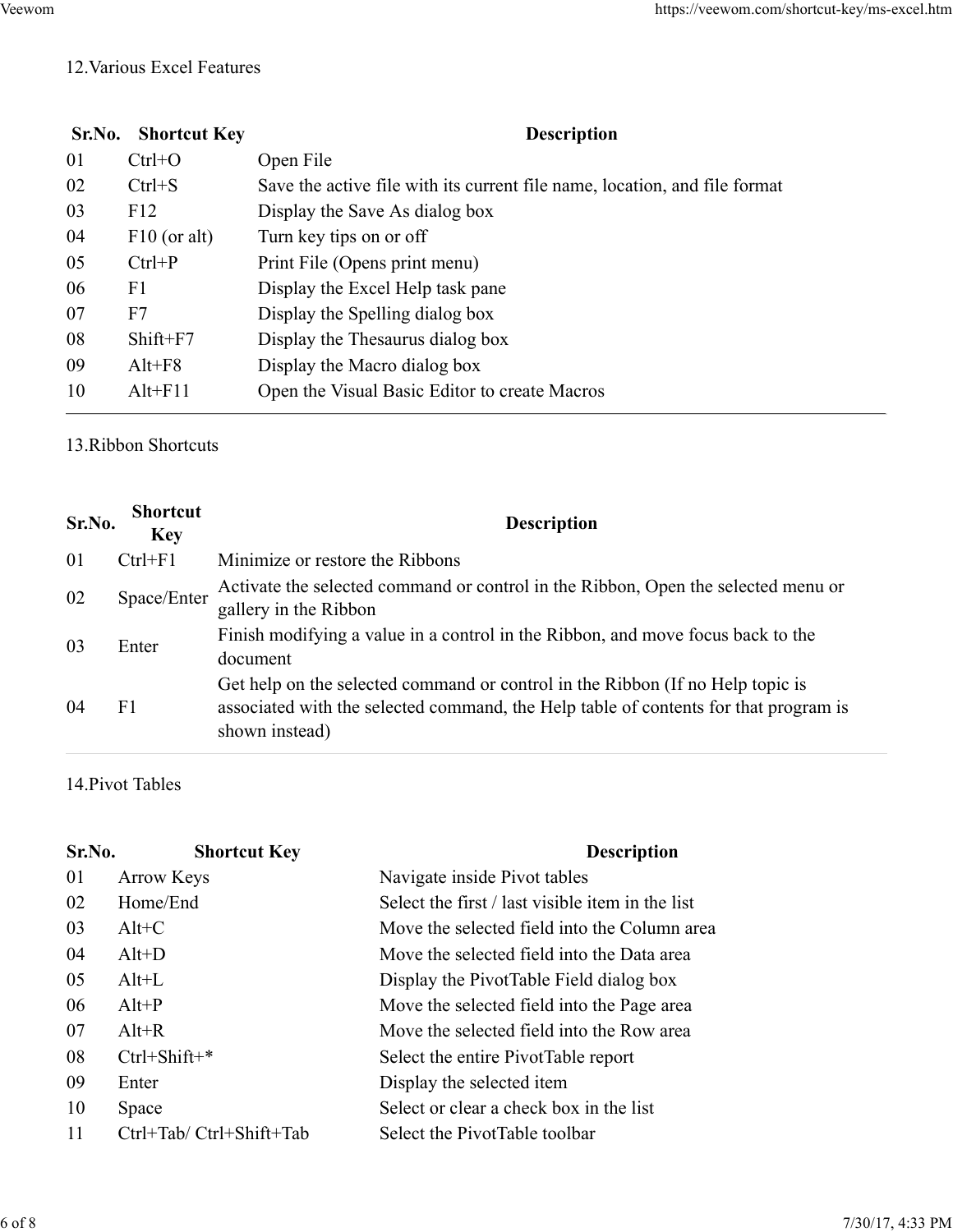|        |                                     | https://veewom.com/shortcut-key/ms-excel.htm                                                           |  |
|--------|-------------------------------------|--------------------------------------------------------------------------------------------------------|--|
| Sr.No. | <b>Shortcut Key</b>                 | Description                                                                                            |  |
| 12     | Enter then Arrow Down / Arrow<br>Up | On a field button: select the area you want to move the selected<br>field to                           |  |
|        |                                     |                                                                                                        |  |
| 13     | Alt+Shift+Arrow Right               | Group selected PivotTable items                                                                        |  |
| 14     | Alt+Shift+Arrow Left                | Ungroup selected PivotTable items                                                                      |  |
|        | 15. Dialog Boxes                    |                                                                                                        |  |
|        |                                     |                                                                                                        |  |
| Sr.No. | <b>Shortcut Key</b>                 | <b>Description</b>                                                                                     |  |
| 01     | Arrow Keys                          | Move between options in the active drop-down list box or between some<br>options in a group of options |  |
| 02     |                                     | Ctrl+Tab/Ctrl+Shift+Tab Switch to the next/ previous tab in dialog box                                 |  |

|        |                                     | https://veewom.com/shortcut-key/ms-excel.htm                                                           |
|--------|-------------------------------------|--------------------------------------------------------------------------------------------------------|
| Sr.No. | <b>Shortcut Key</b>                 | <b>Description</b>                                                                                     |
| 12     | Enter then Arrow Down / Arrow<br>Up | On a field button: select the area you want to move the selected<br>field to                           |
| 13     | Alt+Shift+Arrow Right               | Group selected PivotTable items                                                                        |
| 14     | Alt+Shift+Arrow Left                | Ungroup selected PivotTable items                                                                      |
|        | 15. Dialog Boxes                    |                                                                                                        |
| Sr.No. | <b>Shortcut Key</b>                 | <b>Description</b>                                                                                     |
| 01     | <b>Arrow Keys</b>                   | Move between options in the active drop-down list box or between some<br>options in a group of options |
| 02     |                                     | Ctrl+Tab/Ctrl+Shift+Tab Switch to the next/ previous tab in dialog box                                 |
| 03     | Space                               | In a dialog box: perform the action for the selected button, or select/clear a<br>check box            |
| 04     | Tab/Shift+Tab                       | Move to the next / previous option                                                                     |
| 05     | A.Z                                 | Move to an option in a drop-down list box starting with the letter                                     |
| 06     | $Alt+A.Alt+Z$                       | Select an option, or select or clear a check box                                                       |
| 07     | Alt+Arrow Down                      | Open the selected drop-down list box                                                                   |
| 08     | Enter                               | Perform the action assigned to the default command button in the dialog box                            |
| 09     | Esc                                 | Cancel the command and close the dialog box                                                            |
|        | 16. Auto Filter                     |                                                                                                        |
| Sr.No. | <b>Shortcut Key</b>                 | <b>Description</b>                                                                                     |
| 01     | Alt+Arrow Down                      | On the field with column head, display the AutoFilter list for the current<br>column                   |
| 02     | <b>Arrow Down/Arrow</b><br>Up       | Select the next item / previous item in the AutoFilter list                                            |
| 03     | Alt+Arrow Up                        | Close the AutoFilter list for the current column                                                       |
|        |                                     |                                                                                                        |

|        |                               | check box                                                                            |
|--------|-------------------------------|--------------------------------------------------------------------------------------|
| 04     | Tab/Shift+Tab                 | Move to the next / previous option                                                   |
| 05     | A.Z                           | Move to an option in a drop-down list box starting with the letter                   |
| 06     | $Alt+A.Alt+Z$                 | Select an option, or select or clear a check box                                     |
| 07     | Alt+Arrow Down                | Open the selected drop-down list box                                                 |
| 08     | Enter                         | Perform the action assigned to the default command button in the dialog box          |
| 09     | Esc                           | Cancel the command and close the dialog box                                          |
|        | 16. Auto Filter               |                                                                                      |
| Sr.No. | <b>Shortcut Key</b>           | <b>Description</b>                                                                   |
| 01     | Alt+Arrow Down                | On the field with column head, display the AutoFilter list for the current<br>column |
| 02     | <b>Arrow Down/Arrow</b><br>Up | Select the next item / previous item in the AutoFilter list                          |
| 03     | Alt+Arrow Up                  | Close the AutoFilter list for the current column                                     |
| 04     | Home/End                      | Select the first item / last item in the AutoFilter list                             |
| 05     | Enter                         | Filter the list by using the selected item in the AutoFilter list                    |
| 06     | Ctrl+Shift+L                  | Apply filter on selected column headings                                             |
|        | 17. Data Forms                |                                                                                      |
| Sr.No. | <b>Shortcut Key</b>           | <b>Description</b>                                                                   |
| 01     | Tab/Shift+Tab                 | Move to the next / previous field which can be edited                                |
| 02     | Enter/Shift+Enter             | Move to the first field in the next / previous record                                |
| 03     | Page Down/Page Up             | Move to the same field 10 records forward / back                                     |
| 04     | Ctrl+Page Down                | Move to a new record                                                                 |
| 05     | Ctrl+Page Up                  | Move to the first record                                                             |
| 06     | Home/End                      | Move to the beginning / end of a field                                               |
|        |                               | 7/30/17, 4:33 PM                                                                     |
|        |                               |                                                                                      |

| 02     | Arrow Down/Arrow<br>Up | Select the next item / previous item in the AutoFilter list       |                  |
|--------|------------------------|-------------------------------------------------------------------|------------------|
| 03     | Alt+Arrow Up           | Close the AutoFilter list for the current column                  |                  |
| 04     | Home/End               | Select the first item / last item in the AutoFilter list          |                  |
| 05     | Enter                  | Filter the list by using the selected item in the AutoFilter list |                  |
| 06     | $Ctrl + Shift + L$     | Apply filter on selected column headings                          |                  |
|        | 17. Data Forms         |                                                                   |                  |
| Sr.No. | <b>Shortcut Key</b>    | <b>Description</b>                                                |                  |
| 01     | Tab/Shift+Tab          | Move to the next / previous field which can be edited             |                  |
| 02     | Enter/Shift+Enter      | Move to the first field in the next / previous record             |                  |
| 03     | Page Down/Page Up      | Move to the same field 10 records forward / back                  |                  |
| 04     | Ctrl+Page Down         | Move to a new record                                              |                  |
| 05     | $Ctrl+Page Up$         | Move to the first record                                          |                  |
| 06     | Home/End               | Move to the beginning $/$ end of a field                          |                  |
|        |                        |                                                                   |                  |
|        |                        |                                                                   | 7/30/17, 4:33 PM |